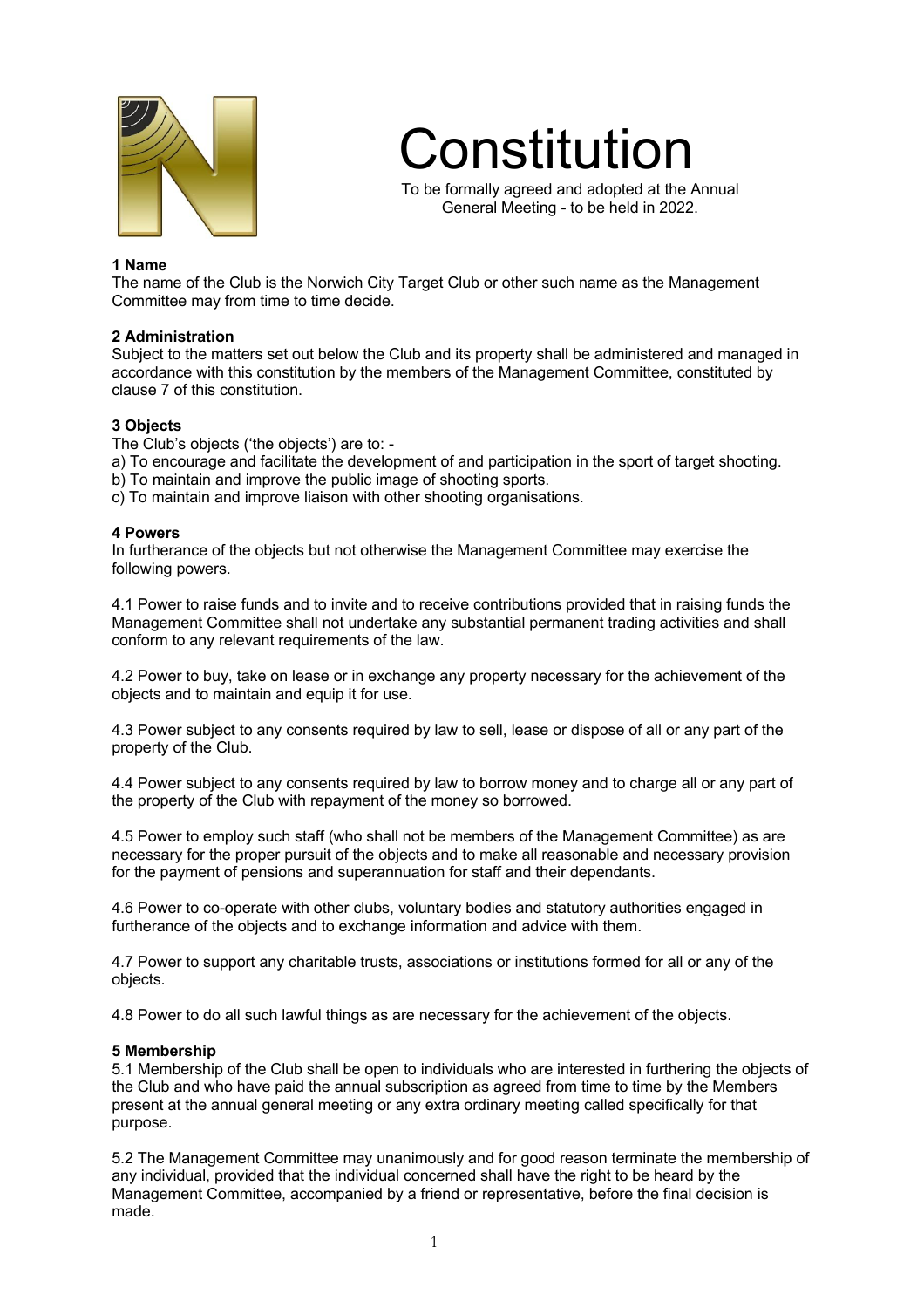5.3 The Management Committee may create any class of member they deem necessary and may determine what benefits or rights such members may have, and may lay down procedures for the introduction of prospective new members to the Club. The exercise of any such powers by the Management Committee shall be subject to ratification by the next annual general meeting of the Club by means of appropriate amendment(s) to the byelaws of the Club.

### **6 Honorary Officers**

At [the inaugural general meeting and] each [subsequent] annual general meeting of the Club the members shall elect from amongst themselves a chairman, a secretary and a treasurer, who shall hold office from the conclusion of the meeting.

## **7 Management Committee**

7.1 The Management Committee shall consist of not less than five members and not more than ten members being:

a) the honorary officers specified in the preceding clause;

b) not less than two and not more than seven members elected at the annual general meeting who shall hold office from the conclusion of the meeting.

7.2. All members of the Management Committee must be full current members of the Club in their own right. Unless they are also members of the Management Committee, the Holding Trustees shall not have a vote on that Committee.

7.3 The Management Committee may in addition appoint two co-opted members but so that no-one may be appointed as a co-opted member if, as a result, more than one third of the members of the Management Committee would be co-opted members. Each appointment of a co-opted member shall be made at a special meeting of the Management Committee called under clause 10.1 and shall take effect from the end of that meeting unless the appointment is to fill a place which has not been vacated in which case the appointment shall run from the date when the post becomes vacant.

7.4 All the members of the Management Committee shall retire from office together at the end of the annual general meeting next after the date on which they came into office but they may be re-elected or re-appointed.

7.5 The proceedings of the Management Committee shall not be invalidated by any vacancy among their number or by any failure to appoint or any defect in the appointment or qualification of a member.

7.6 No person shall be appointed as a member of the Management Committee who is aged under 18 or who would if appointed be disqualified under the provisions of clause 8.

7.7 No person shall be entitled to act as a member of the Management Committee whether on a first or any subsequent entry into office until after signing in the minute book of the Management Committee a declaration of acceptance and willingness to act in the trusts of the Club.

### **8 Determination of Membership of the Management Committee**

A member of the Management Committee shall cease to hold office if he or she: a) ceases to be a full current member of the Club; or

b) becomes incapable by reason of mental disorder, illness or injury of managing and administering his or her own affairs; or

c) is absent without permission of the Management Committee from all their meetings held within a period of six months and the Management Committee resolve that his or her office be vacated; or

d) gives to the Management Committee notice that he or she wishes to resign with effect from a date at least one month after the date of the notice (unless there are exceptional reasons for shorter notice), but only if at least five members of the Management Committee remain in office when the notice of resignation is to take effect.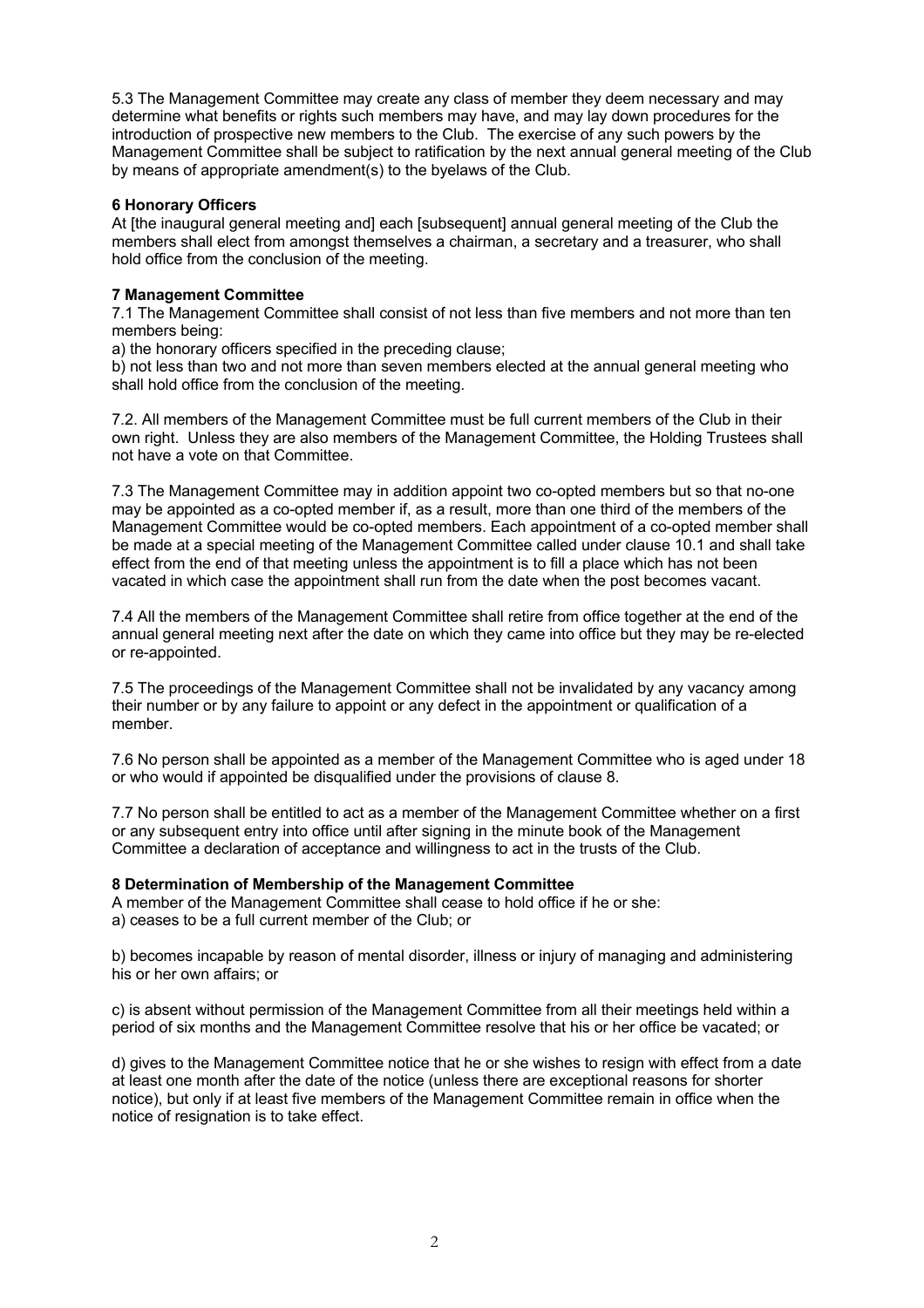### **9 Management Committee Members not to be Personally Interested.**

9.1 Subject to the provision of sub-clause 9.2 no member of the Management Committee shall acquire any interest in property belonging to the Club (otherwise than as a trustee for the Club) or receive remuneration or be interested (otherwise than as a member of the Management Committee) in any contract entered into by the Management Committee.

9.2 Any member of the Management Committee for the time being who is a solicitor, accountant or other person engaged in a profession may charge and be paid all the usual professional charges for business done by him or her or his or her firm when instructed by the other members of the Management Committee to act in a professional capacity on behalf of the Club, provided that at no time shall a majority of the members of the Management Committee benefit under this provision and that a member of the Management Committee shall withdraw from any meeting at which his or her own instruction or remuneration, or that of his or her firm, is under discussion.

### **10 Meetings and Proceedings of the Management Committee**

10.1 The Management Committee shall hold at least two ordinary meetings each year. A special meeting may be called at any time by the chairman or by any three members of the Management Committee upon not less than seven days' notice being given to the other members of the Management Committee of the matters to be discussed but if the matters include appointment of a co-opted member, then not less than 21 days' notice must be given. All notices must be given in writing or by email.

10.2 The chairman shall act as chairman at meetings of the Management Committee. If the chairman is absent from any meeting, the members of the Management Committee present shall choose one of their number to be chairman of the meeting before any other business is transacted.

10.3 There shall be a quorum when at least one-third of the members of the Management Committee for the time being or three members of the Management Committee, whichever is the greater, are present at the meeting.

10.4 The Management Committee shall keep minutes, in books or computer files, kept for the purpose, of the proceedings at meetings of the Management Committee and any sub-committee.

10.5 The Management Committee may from time to time make or alter the byelaws of the Club. Any such addition or alteration to the byelaws must be laid before the next annual general meeting of the Club for ratification. No byelaw, rule, standing order or other regulation may be made which is inconsistent with this constitution.

10.6 The Management Committee may appoint one or more advisory or sub-committees consisting of three or more members of the Management Committee for the purpose of making any enquiry or supervising or performing any function or duty which in the opinion of the Management Committee would be more conveniently undertaken or carried out by a sub-committee: provided that all acts and proceedings of any sub-committee shall be fully and promptly reported to the Management Committee.

10.7 The Management Committee shall ensure that at all times the club and its members shall comply with all legal requirements in force from time to time and any rules appertaining to the conduct of the activities being undertaken.

### **11 Receipts and Expenditure**

11.1 The funds of the Club, including all donations, contributions and bequests, shall be paid into an account operated by the Management Committee in the name of the Club at such bank or building society as the Management Committee shall from time to time decide. The Club may operate more than one bank account. The Chairman, Secretary & Treasurer shall each have the facility to purchase goods & services for the Club, from Club funds, by cheque, debit card or bank transfer.

11.2 The funds belonging to the Club shall be applied only in furthering the objects.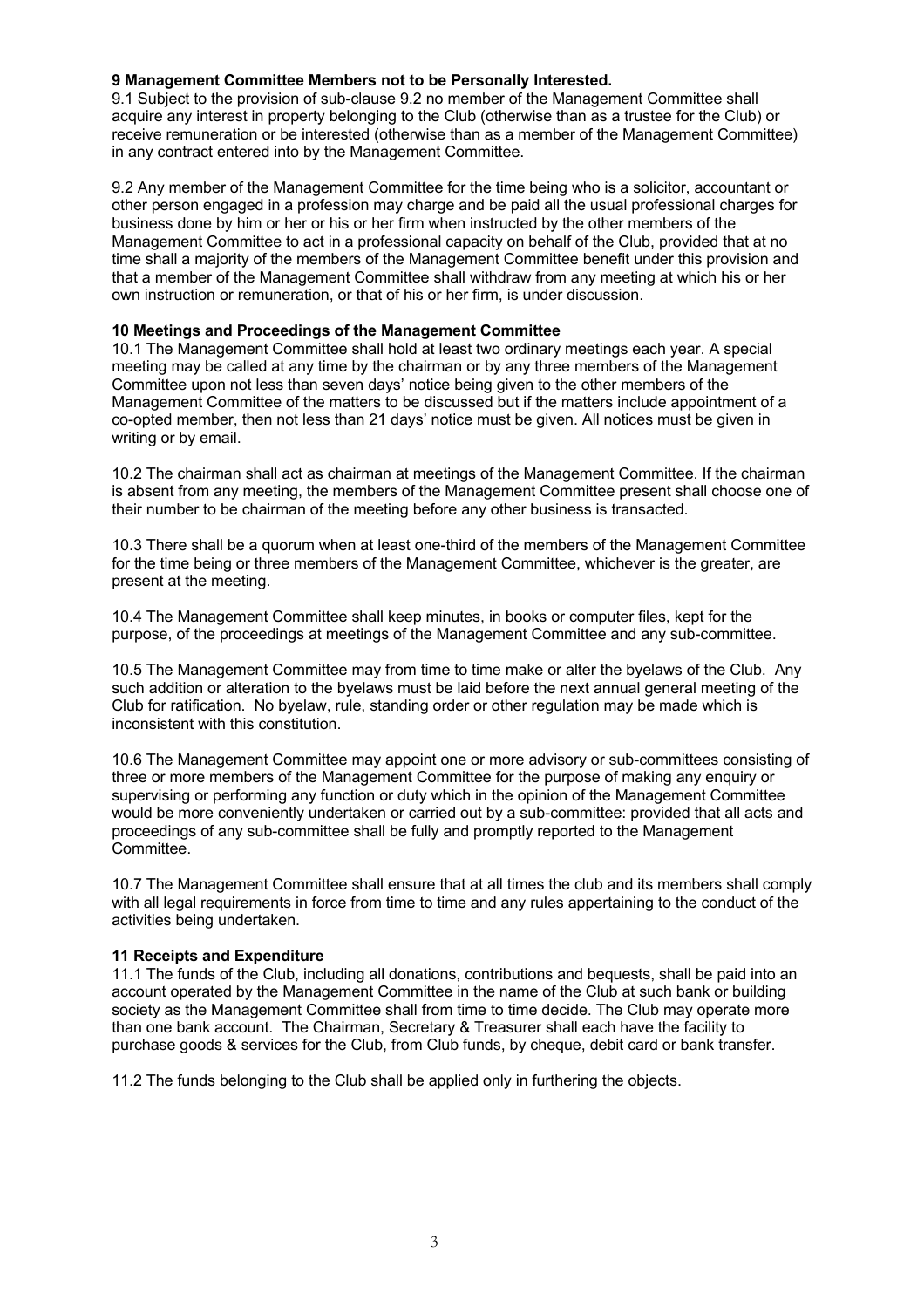# **12 Property**

12.1 Subject to the provisions of sub-clause 12.2 of this clause, the Management Committee shall cause title to:

(a) all land held by or in trust for the Club; and

(b) all investments held by or on behalf of the Club; and

(c) all assets of the Club other than land and investments;

to be vested in not less than three individuals elected by the membership at an AGM, as holding trustees. Holding trustees are permanent positions but may be removed by a motion laid before an AGM or EGM with a 2/3 majority of the membership. They shall act in accordance with the lawful directions of the Management Committee and have legal responsibility and overall trusteeship of Club property with overriding authority in those matters. Provided that they act only in accordance with the lawful directions of the Management Committee, the holding trustees shall not be liable for acts and defaults of its members.

12.2 If a corporation entitled to act as a custodian trustee has not been appointed to hold the property of the Club, the Management Committee may permit any investments held by or in trust for the Club to be held in the name of a clearing bank, trust corporation or any stockbroking company which is a member of the International Stock Exchange (or any subsidiary of any such stockbroking company) as nominee for the Management Committee, and may pay such nominee reasonable and proper remuneration for acting as such.

### **13 Annual General Meeting**

13.1 There shall be an annual general meeting of the Club which shall be held each year within two months of the end of the Club's financial year or as soon after as is practicable.

13.2 Every annual general meeting shall be called by the Management Committee. The Secretary shall give at least 21 days' notice of the annual general meeting in writing to all the members of the Club. All members of the Club shall be entitled to attend and vote at the meeting.

13.3 The chairman of the Club then in office shall be the chairman of each annual and extraordinary general meeting, but if he is not present, before any other business is transacted, the persons present shall appoint a chairman of the meeting.

13.4 The Management Committee shall present to each annual general meeting the report and accounts of the Club for the preceding financial year.

13.5 Nominations for election to the Management Committee must be made by members of the Club in writing and must be in the hands of the Secretary to the Management Committee at least 14 days before the annual general meeting. The person nominated must confirm in writing his or her willingness to stand. Should nominees exceed vacancies, election shall be by ballot.

### **14 Special General Meetings**

The Management Committee may call a special general meeting of the Club at any time. If at least 20% of the Club membership or 50 members, whichever is less, request such a meeting in writing stating the business to be considered the Secretary shall call such a meeting. At least 21 days' notice must be given. The notice calling the meeting must state the business to be discussed.

### **15 Procedure at General Meetings**

15.1 The Secretary or other person specially appointed by the Management Committee shall keep a full record of proceedings at every general meeting of the Club.

15.2 There shall be a quorum when at least 25% of the number of full members of the Club for the time being or 20 members of the Club, whichever is less, are present at any general meeting.

15.3 If after 30 minutes from the time stated for the commencement of the meeting there are still insufficient members present to form a quorum, the meeting shall be adjourned to another time and place. The adjourned meeting shall take place within 42 days of the date of the original meeting, or as soon after as is practicable.

15.4 If at the adjourned meeting there are insufficient members present to form a quorum, the meeting will proceed after a delay of 30 minutes unless sufficient members are present before that time to form a quorum.